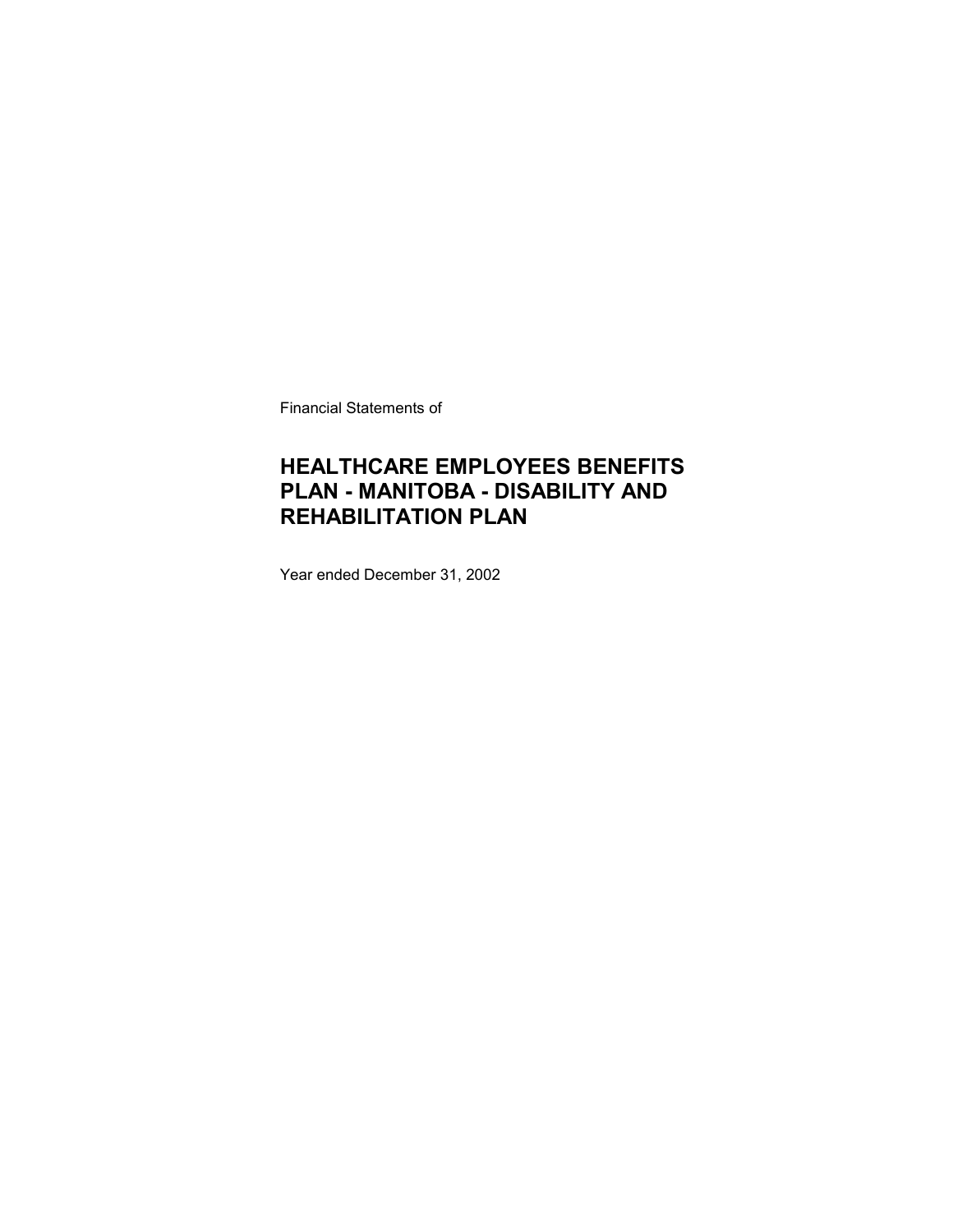

KPMG LLP Chartered Accountants Suite 2000 – One Lombard Place Telephone (204) 957-1770 Winnipeg MB R3B 0X3 Telefax (204) 957-0808 Canada www.kpmg.ca

### **AUDITORS' REPORT**

To the Board of Trustees of Healthcare Employees Benefits Plan - Manitoba - Disability and Rehabilitation Plan

We have audited the statement of net assets of the Healthcare Employees Benefits Plan - Manitoba - Disability and Rehabilitation Plan as at December 31, 2002 and the statement of changes in net assets for the year then ended. These financial statements are the responsibility of the Plan's management. Our responsibility is to express an opinion on these financial statements based on our audit.

We conducted our audit in accordance with Canadian generally accepted auditing standards. Those standards require that we plan and perform an audit to obtain reasonable assurance whether the financial statements are free of material misstatement. An audit includes examining, on a test basis, evidence supporting the amounts and disclosures in the financial statements. An audit also includes assessing the accounting principles used and significant estimates made by management, as well as evaluating the overall financial statement presentation.

In our opinion, these financial statements present fairly, in all material respects, the net assets of the Plan as at December 31, 2002 and the changes in its net assets and its cash flows for the year then ended in accordance with Canadian generally accepted accounting principles.

Signed "**KPMG LLP**"

Chartered Accountants

Winnipeg, Canada May 16, 2003



**EXPING LLP, a Canadian owned limited liability partnership established under the laws of Ontario,**<br>is the Canadian member firm of KPMG International, a Swiss nonoperating association<br>**is the Canadian member firm of KPMG**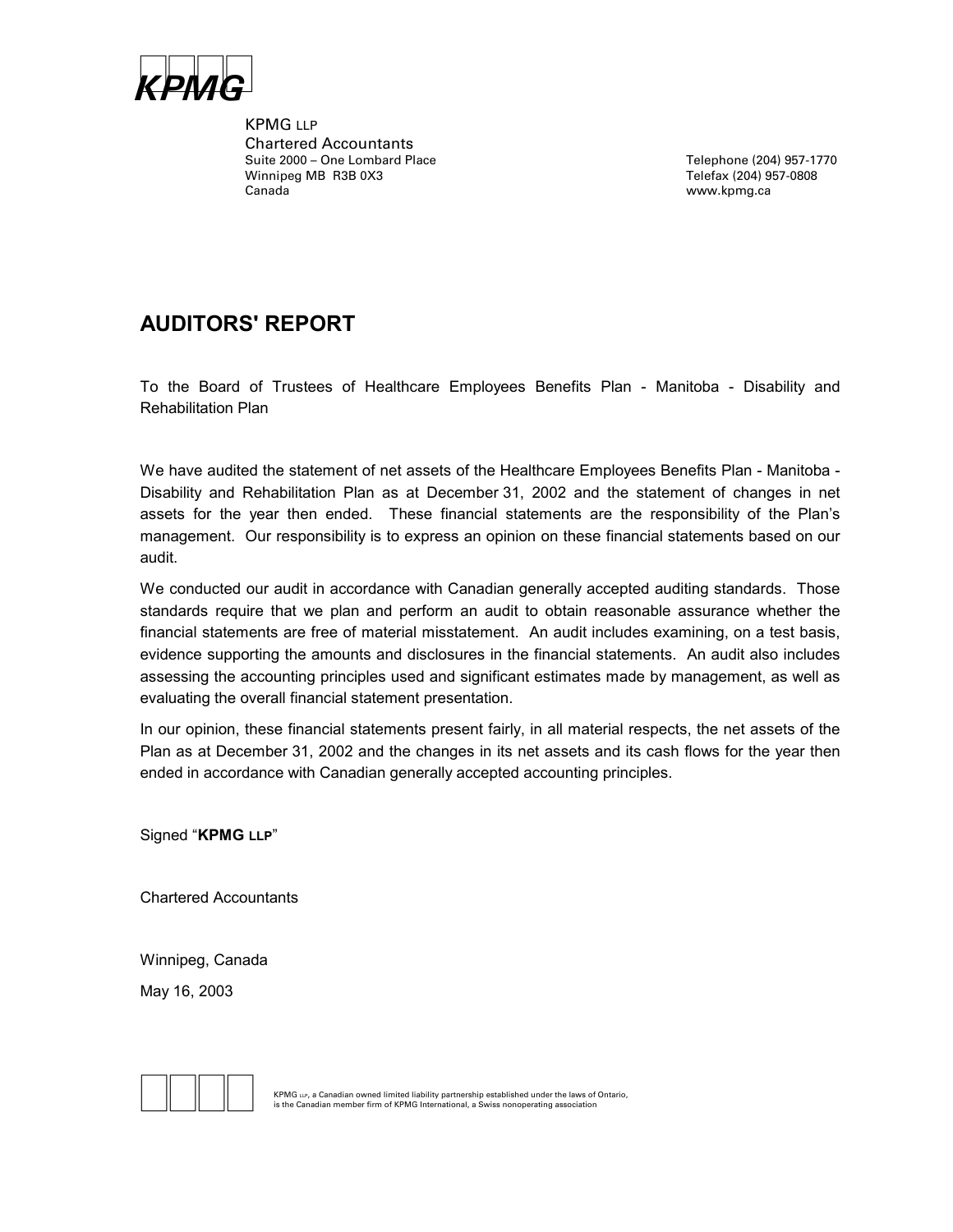Statement of Net Assets

December 31, 2002, with comparative figures for 2001

|                                                                   | 2002                                   | 2001                                  |
|-------------------------------------------------------------------|----------------------------------------|---------------------------------------|
|                                                                   | Total                                  | Total                                 |
| <b>Assets</b>                                                     |                                        |                                       |
| Cash and short-term deposits                                      | \$<br>5,644,950                        | \$<br>14,307,025                      |
| Premiums and other receivables                                    | 1,803,733                              | 1,208,146                             |
| Prepaid expenses                                                  | 25,591                                 | 6,799                                 |
| Due from Manitoba Health (note 6)                                 |                                        | 18,990,870                            |
| Due from Manulife Financial [notes 3(d) and 11]                   | 1,278,025                              | 35,574,660                            |
| Investments                                                       | 35,705,057                             |                                       |
|                                                                   | \$44,457,356                           | \$70,087,500                          |
| <b>Liabilities and Net Assets</b>                                 |                                        |                                       |
| Premiums payable and accrued liabilities                          | \$<br>708,126                          | \$<br>735,808                         |
| Due to Healthcare Employees Pension Plan - Manitoba<br>(note 7)   | 68,842                                 | 222,439                               |
| Reserves for:<br>IBNR (note 5)<br>Disabled lives (notes 5 and 11) | 11,788,839<br>40,853,404<br>52,642,243 | 6,715,801<br>62,649,433<br>69,365,234 |
| Net assets (note 4)                                               | (8,961,855)                            | (235, 981)                            |
| Continuity of operations (note 2)                                 |                                        |                                       |
|                                                                   | \$44,457,356                           | \$<br>70,087,500                      |

See accompanying notes to financial statements.

On behalf of the Board of Trustees:

 $\bigwedge$   $\bigwedge$   $\bigwedge$   $\bigwedge$   $\bigwedge$  $\overline{11}$   $\overline{11}$   $\overline{11}$   $\overline{11}$   $\overline{11}$   $\overline{11}$   $\overline{11}$   $\overline{11}$   $\overline{11}$   $\overline{11}$   $\overline{11}$   $\overline{11}$   $\overline{11}$   $\overline{11}$   $\overline{11}$   $\overline{11}$   $\overline{11}$   $\overline{11}$   $\overline{11}$   $\overline{11}$   $\overline{11}$   $\overline{11}$   $\bullet$ Trustee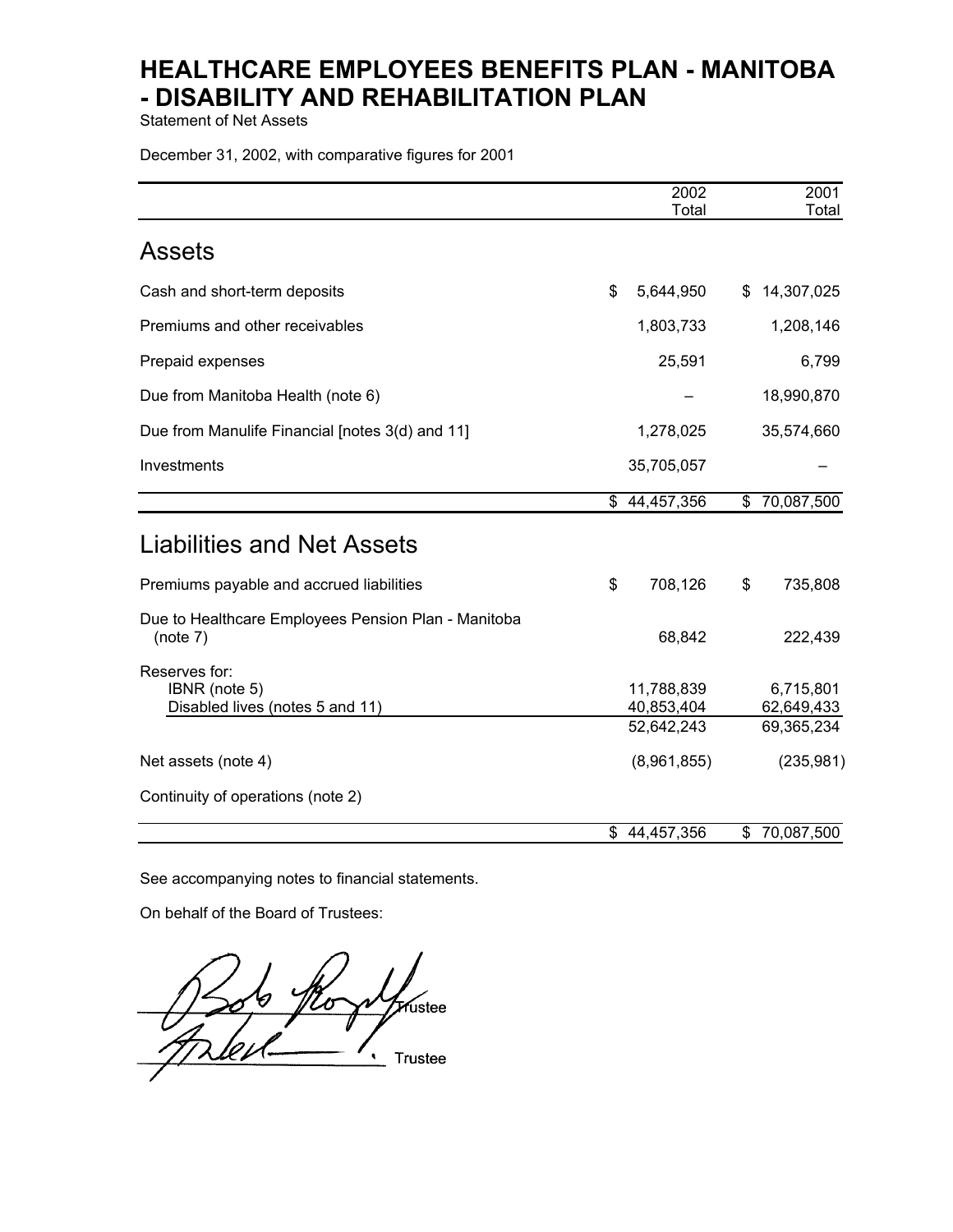Statement of Changes in Net Assets

Year ended December 31, 2002, with comparative figures for 2001

|                                               | <b>HEBP &amp; ASO</b> | Insured         | 2002                    |    | 2001                    |
|-----------------------------------------------|-----------------------|-----------------|-------------------------|----|-------------------------|
|                                               | Plan                  | Plan            | Total                   |    | Total                   |
|                                               |                       | (note 11)       |                         |    |                         |
| Increase in net assets:                       |                       |                 |                         |    |                         |
| Premiums<br>\$                                | 13,954,220            | \$<br>3,301,951 | \$<br>17,256,171        | S  | 15,209,018              |
| Funding from                                  |                       |                 |                         |    |                         |
| Manitoba Health (note 6)<br>Investment income | 2,825,468             | 539,433         |                         |    | 6,278,476               |
|                                               | 16,779,688            | 3,841,384       | 3,364,901<br>20,621,072 |    | 2,439,756<br>23,927,250 |
|                                               |                       |                 |                         |    |                         |
| Decrease in net assets:                       |                       |                 |                         |    |                         |
| Claims incurred                               | 6,945,496             | 2,972,278       | 9,917,774               |    | 12,574,123              |
| Administrative - HEBP (note 7)                | 1,438,367             |                 | 1,438,367               |    | 650,903                 |
| Administrative - Manulife                     |                       |                 |                         |    |                         |
| Financial                                     | 542,297               | 349,968         | 892,265                 |    | 1,326,199               |
|                                               | 8,926,160             | 3,322,246       | 12,248,406              |    | 14,551,225              |
| Net increase in assets before the             |                       |                 |                         |    |                         |
| undernoted                                    | 7,853,528             | 519,138         | 8,372,666               |    | 9,376,025               |
| Gain on assumption of net                     |                       |                 |                         |    |                         |
| deficit by Manulife (note 11)                 |                       | 4,119,993       | 4,119,993               |    |                         |
| Appropriations from (to) reserves for:        |                       |                 |                         |    |                         |
| <b>IBNR</b>                                   | (8,868,205)           | (114, 767)      | (8,982,972)             |    | (322, 361)              |
| <b>Claims fluctuation</b>                     |                       |                 |                         |    | 688,745                 |
| <b>Disabled lives</b>                         | (7,907,959)           | (2,527,602)     | (10, 435, 561)          |    | (14,883,082)            |
| Transfer from (to) unrestricted               |                       |                 |                         |    |                         |
| deposit                                       | (1,800,000)           |                 | (1,800,000)             |    | 4,072,268               |
|                                               | (18, 576, 164)        | (2,642,369)     | (21, 218, 533)          |    | (10, 444, 430)          |
| Net increase (decrease) in                    |                       |                 |                         |    |                         |
| assets                                        | (10, 722, 636)        | 1,996,762       | (8,725,874)             |    | (1,068,405)             |
| Net assets, beginning of year                 | 1,760,781             | (1,996,762)     | (235, 981)              |    | 73,019                  |
| Transfer from net assets                      |                       |                 |                         |    |                         |
| held by Manulife                              |                       |                 |                         |    | 703,423                 |
| Transfer of net assets from                   |                       |                 |                         |    |                         |
| Manitoba Health Organizations                 |                       |                 |                         |    |                         |
| Incorporated                                  |                       |                 |                         |    | 55,982                  |
| \$<br>Net assets, end of year                 | (8,961,855)           | \$              | \$<br>(8,961,855)       | \$ | (235, 981)              |

See accompanying notes to financial statements.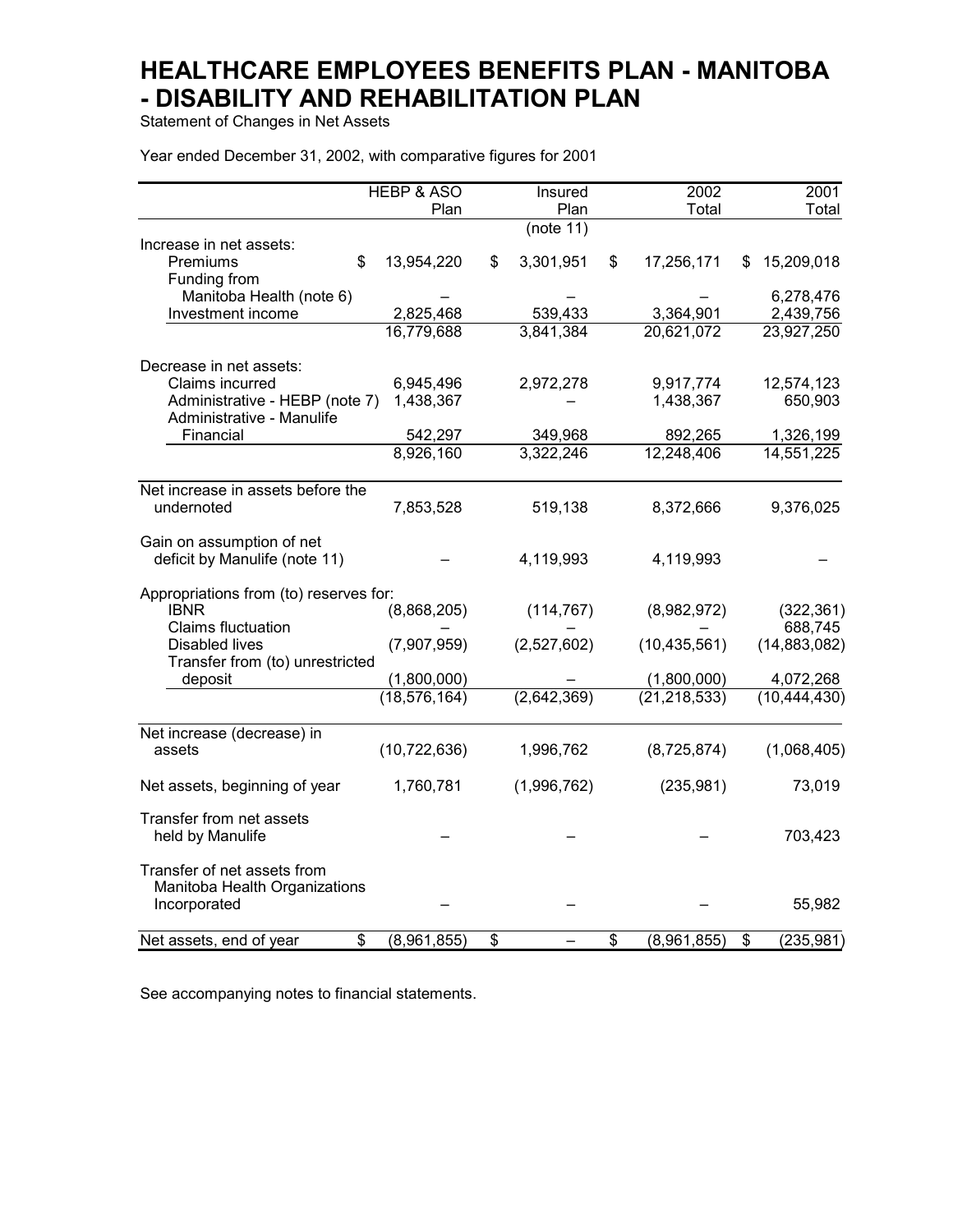Notes to Financial Statements

Year ended December 31, 2002

#### **1. General:**

The Healthcare Employees Benefits Plan - Manitoba ("HEBP") is a jointly trusteed, not-for-profit organization which includes the disability and rehabilitation plan for the healthcare employees in Manitoba.

The Plan is registered as a health and welfare trust under the *Income Tax Act.*

The disability and rehabilitation plan was established on October 1, 1988 to administer the longterm disability plan for employees of participating healthcare facilities of Manitoba. The employers' share of the Plan was insured with Manulife until May 31, 2002 ("Insured Plan"). Claims adjudication for these plans was provided by Manulife Financial ("Manulife") until May 31, 2002. Claims with disability dates on or after June 1, 2002 are self-administered and self-insured ("HEBP and ASO Plan").

#### **2. Continuity of operations:**

These financial statements have been prepared on a going concern basis in accordance with Canadian generally accepted accounting principles. As at December 31, 2002, the Plan has an accumulated negative balance in net assets of \$8,961,855. In order to address this financial position, the Plan has decreased benefits to members and increased contribution rates from members and their employers beginning on April 1, 2003. If the Plan is not able to generate sufficient additional premiums or reduce benefits, it may not be able to continue as a going concern and realize its assets and pay its liabilities as they fall due.

#### **3. Significant accounting policies:**

(a) Basis of preparation:

These financial statements have been prepared in accordance with Canadian generally accepted accounting principles.

(b) Investments:

Investments are recorded at market value.

(c) Investment income:

Investment income includes interest and dividend income as well as realized and unrealized gains and losses on investments during the year.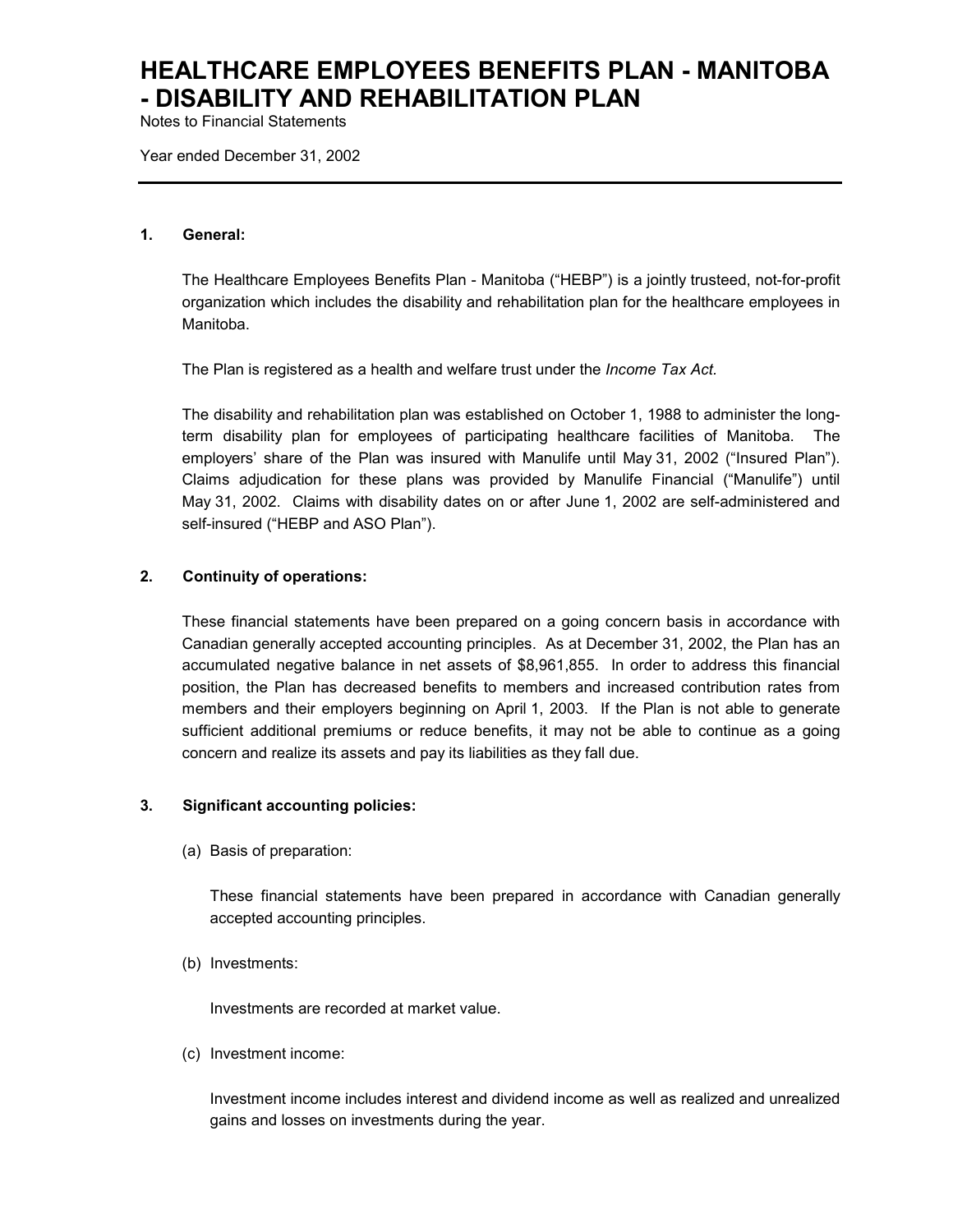Notes to Financial Statements (continued)

Year ended December 31, 2002

#### **3. Significant accounting policies (continued):**

(d) Due from Manulife Financial:

Due from Manulife Financial represented assets held in reserve for future benefit payments for the fully insured portion of the plan. At May 31, 2002, the Trustees terminated the insured arrangement with Manulife Financial (note 11).

The assets at December 31, 2002 of \$1,278,025 represent the unrestricted deposit account balance of \$1,139,290 (note 11) and the ASO Plan surplus of \$138,735. Due to the termination of the Insured Plan with Manulife Financial at May 31, 2002, no reserves for the fully insured portion of the plan are required at December 31, 2002. At December 31, 2001, the disabled lives reserve for the insured plan was \$29,703,988.

(e) Premiums:

Premiums recorded in the statement of changes in net assets include the employees' and employers' share of the premiums required for the disability coverage.

(f) Funding from Manitoba Health:

Funding from Manitoba Health represents the change in the amounts receivable from Manitoba Health for the employers' share of disability coverage for the pre-1999 Plans as per the agreement (note 6).

(g) Measurement uncertainty:

The preparation of financial statements in accordance with generally accepted accounting principles requires management to make estimates and assumptions that affect the reported amounts of certain assets, liabilities and reserves at the date of the financial statements and the reported amounts of certain increases and decreases in net assets, and appropriations from (to) reserves during the year. Actual results could differ from those estimates.

#### **4. Net assets:**

Net assets represent the excess of claims over premiums and appropriations to reserves over premiums.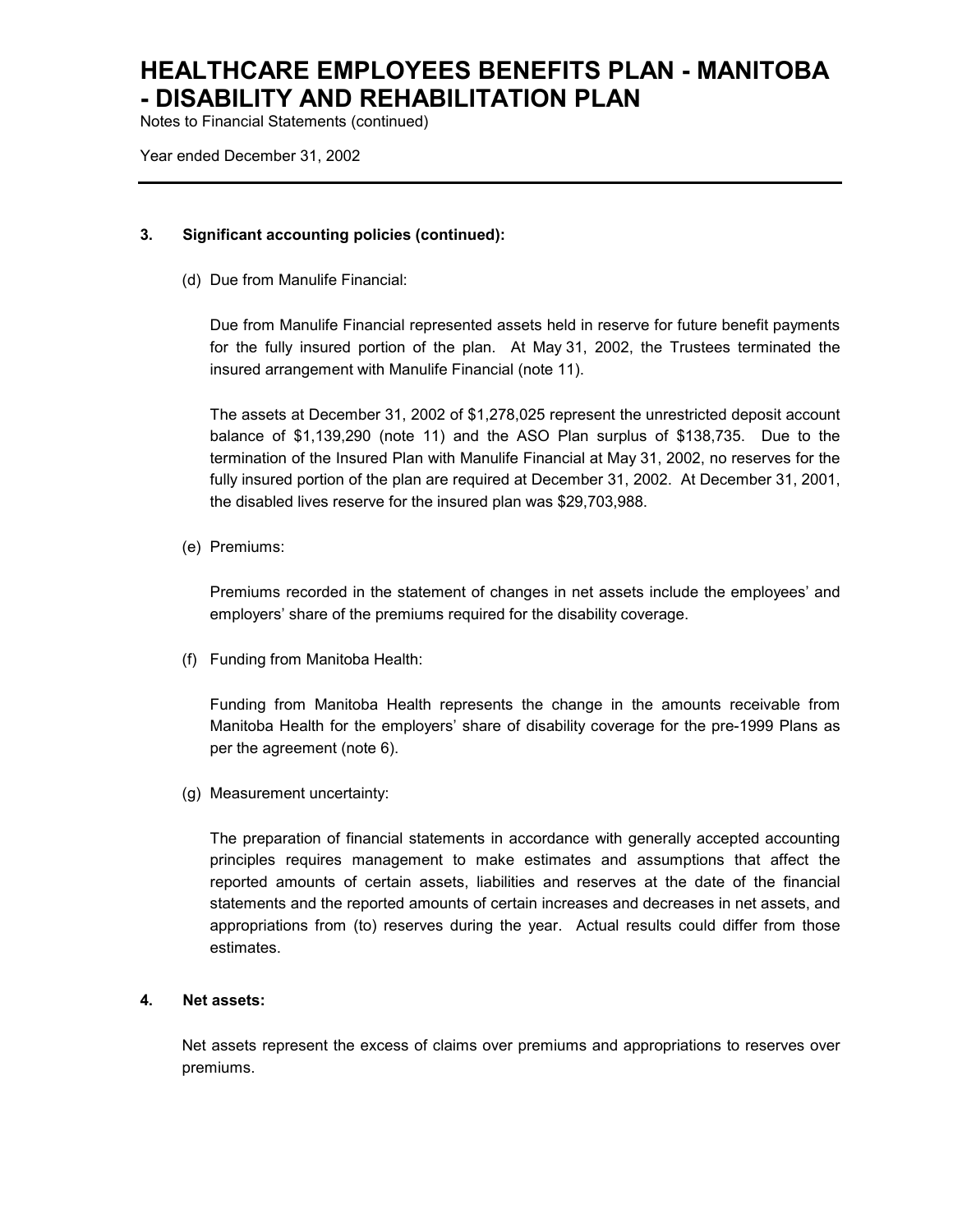Notes to Financial Statements (continued)

Year ended December 31, 2002

#### **5. Reserves:**

(a) Incurred but not reported ("IBNR"):

This is a reserve established to cover the liability for claims that exist but have not yet been reported or submitted, at any point in time. The reserve is based on a percentage of the required annualized premiums of the plan for the year.

(b) Disabled lives:

The reserve is calculated annually under each plan for every disabled member receiving benefits. It reflects the liability for future benefit payments and is developed on the basis of the member's age, benefit amount and normal rates of recovery.

(c) Measurement uncertainty:

The reserves represent estimates for the full amount of all claims costs and the projected final settlements of claims incurred to the year end date. These reserves are calculated taking into account the time value of money plus explicit provisions for adverse deviations. These estimates of future loss activity are necessarily subject to uncertainty and are selected from a wide range of possible outcomes. These reserves are adjusted up or down as additional information affecting the estimated amounts becomes known during the course of claims settlement. All changes in estimates are recorded as changes to the provisions in the current year.

#### **6. Due from Manitoba Health:**

During the year ended December 31, 1999, the HEBP Board of Trustees signed an agreement with Manitoba Health regarding the funding for the Plan.

This agreement enabled the trustees of HEBP to take over the administration of the Plan as of January 1, 2000 from Manitoba Health Organizations Incorporated.

According to the agreement, Manitoba Health pays 50% of the claims and expenses for claims incurred before April 1, 1999 (the "pre-1999 Plan") until July 1, 2001. At July 1, 2001, an independent actuarial valuation was performed to determine Manitoba Health's share of the outstanding actuarial liability. This liability as established by the actuary was paid in a lump sum payment for all future liabilities, by Manitoba Health for the pre-1999 Plan.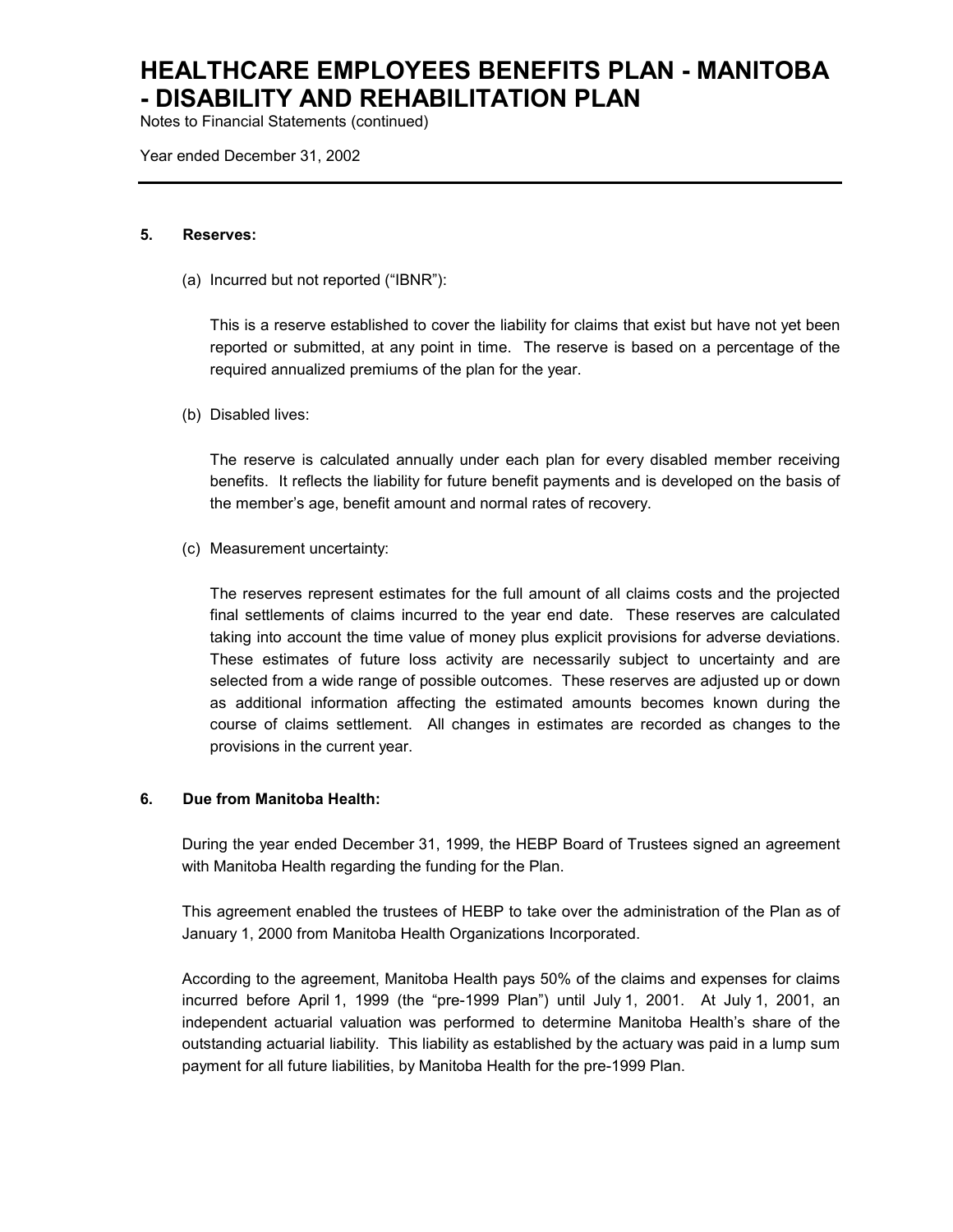Notes to Financial Statements (continued)

Year ended December 31, 2002

#### **6. Due from Manitoba Health (continued):**

During the year ended December 31, 2002, Manitoba Health paid the remaining amounts due for claims incurred and future expected claims under the pre-1999 Plan.

The employers' share of claims incurred after April 1, 1999 (the "post-1999 Plan") is being funded through contributions from Manitoba Health at 1% of the insurable earnings of the Plan members on an ongoing basis.

#### **7. Related party transactions:**

HEBP and the Healthcare Employee's Pension Plan - Manitoba ("HEPP") have a certain number of common trustees and have a cost sharing agreement to allocate certain costs based on factors such as square footage, number of employees and time usage.

#### **8. Assets earning investment income:**

| Cash and short-term deposits | \$ 5.644.950 |
|------------------------------|--------------|
| Investments, at market value | 35.705.057   |
| Due from Manulife Financial  | 1.278.025    |
|                              | \$42.628.032 |

Investments of the Plan are held in a Pooled Bond Investment Fund which earned interest at 7.5%. Interest is earned on the Due from Manulife Financial as follows: UDA balance at the 1 year GIC rate less .5% and on cash flows at 90-day T-bill rate less .5%.

#### **9. Underlying risks:**

(a) Interest rate risk:

Interest rate risk refers to the adverse consequences of interest rate changes on the Plan's cash flows, financial position, and income. The risk arises from differences in the timing and amount of cash flows related to the Plan's assets and liabilities. The value of the Plan's assets is affected by short-term changes in nominal interest rates and equity markets.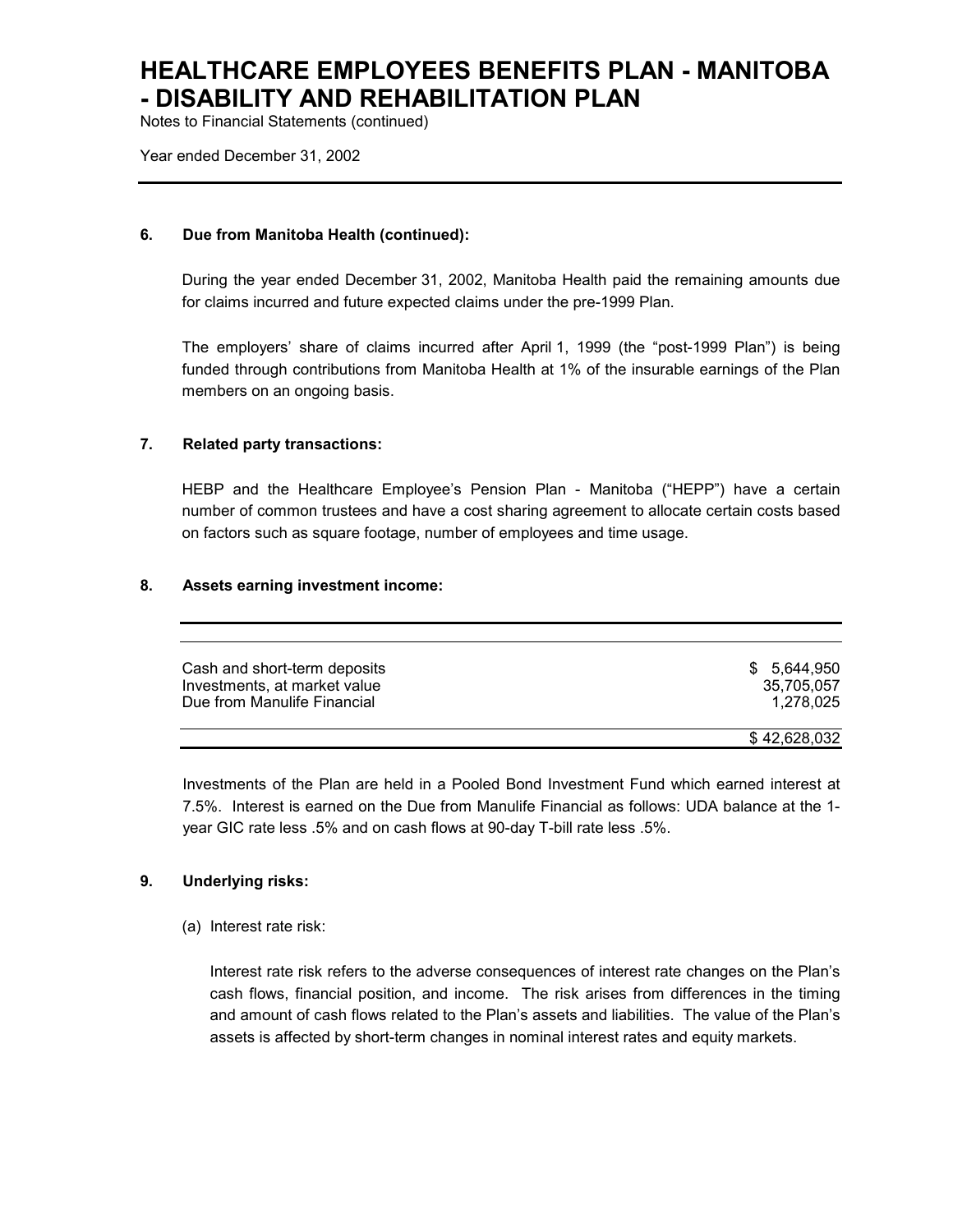Notes to Financial Statements (continued)

Year ended December 31, 2002

#### **9. Underlying risks (continued):**

(b) Credit risk:

Credit risk arises from the potential for an investee to fail or to default on its contractual obligations to the Plan. The disability and rehabilitation plan manages credit risk by a diversified credit policy of investing in bonds through a Pooled Bond Investment Fund.

(c) Claims and premiums risk:

The nature of the unpaid claims is such that the establishment of reserves is based on known facts and interpretation of circumstances, on a case by case basis, and is therefore a complex and dynamic process influenced by a variety of factors.

Consequently, the establishment of reserves and premium rates relies on the judgment and opinions of a number of professionals, on historical precedent and trends, on prevailing legal, economic, social and regulatory trends and on expectations as to future developments. The process of determining premium rates and reserves necessarily involves risks that the actual results will deviate, perhaps substantially, from the best estimates made.

#### **10. Fair value:**

The carrying amount of certain financial assets and liabilities are a reasonable estimate of the fair values because of the short maturity of those instruments. Those short-term financial assets are comprised of cash and short-term deposits, premiums and other receivables and Due from Manulife. Short-term financial liabilities are comprised of premiums payable and accrued liabilities and Due to Healthcare Employees Pension Plan - Manitoba.

Other financial assets and liabilities are comprised of investments (note 8) and the reserves. Since there is no intention of extinguishing the obligations for disability payments in the near term, the fair value is best approximated by using the same actuarial basis as for the establishment of these assets and reserves. As underlying conditions change over time, management's best estimate assumptions may also change, which could cause a material change in the actuarial present values of these accrued benefits and related funding receivables.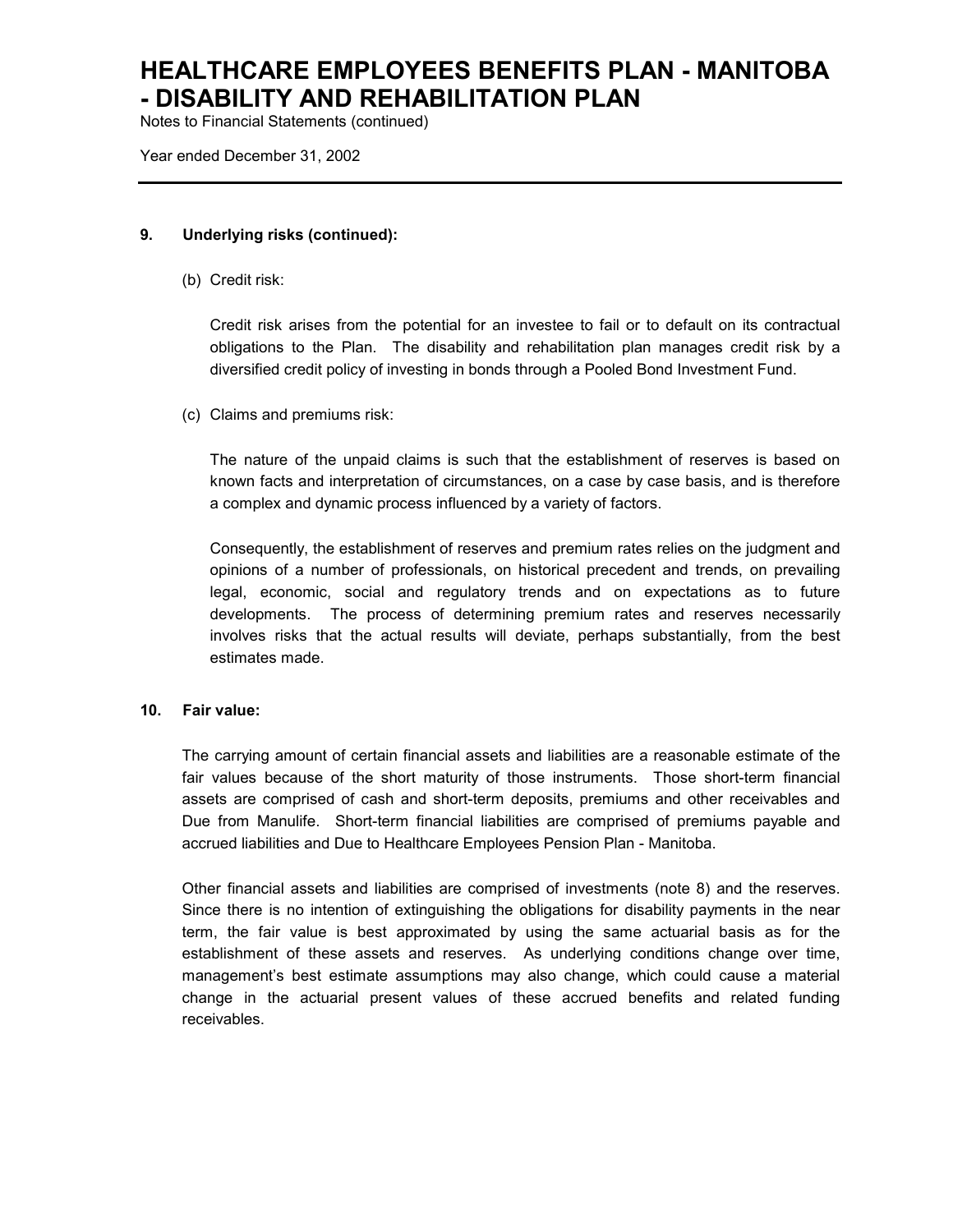Notes to Financial Statements (continued)

Year ended December 31, 2002

#### **11. Disposal of insured assets and liabilities:**

Based on a Memorandum of Settlement (the "Agreement") between Manulife Financial and the Plan dated March 14, 2003, the Insured Plan was terminated. Manulife Financial remains responsible for all obligations relating to claims for disabilities that occurred on or before May 31, 2002, while claims with disability dates on or after June 1, 2002 are self-administered and self-insured by the Plan.

As of January 1, 2002, Manulife Financial held an unrestricted deposit account ("UDA") balance of \$3,672,482 on behalf of the Plan. In accordance with the terms and conditions of the Agreement, Manulife Financial paid the Plan \$756,988 on August 28, 2002 as a partial refund of the UDA balance. In addition, in order to fully settle any claims that Manulife Financial may have had in respect of the 2001 deficit and 2002 increased premiums payable for the Insured Plan, the Plan paid Manulife Financial the amount of \$1,800,000 on September 27, 2002 through a transfer from the UDA balance. As a consequence of the \$1,800,000 payment, the Plan has no further financial obligation to Manulife Financial in respect of any premiums or deficits under the Insured Plan.

|                            |                   |                  |                    |             |                     | Gain on      |
|----------------------------|-------------------|------------------|--------------------|-------------|---------------------|--------------|
|                            |                   |                  |                    |             | Insured             | assumption   |
|                            |                   |                  |                    | Insured     | Plan                | of           |
|                            |                   | Experience       |                    | Plan        | Disabled            | underwriting |
|                            | Receivable        | loss             | <b>UDA</b>         | <b>IBNR</b> | Lives               | loss         |
| Balance at December 31,    |                   |                  |                    |             |                     |              |
| 2001                       | \$37,171,637 \$   | $(1,996,762)$ \$ | $(3,672,482)$ \$   | (3,795,167) | $$ (29,703,988)$ \$ | 1,996,762    |
| Net increase in reserves   |                   |                  |                    |             |                     |              |
| to May 31, 2002            | 2,642,369         |                  |                    | (114, 767)  | (2,527,602)         |              |
| Payment to Plan by         |                   |                  |                    |             |                     |              |
| Manulife                   | (756, 988)        |                  | 756,988            |             |                     |              |
| <b>Payment to Manulife</b> |                   |                  |                    |             |                     |              |
| from UDA                   | (1,800,000)       |                  | 1,800,000          |             |                     |              |
| Interest earned            | 23,796            |                  | (23, 796)          |             |                     |              |
| Underwriting loss          |                   | (2, 123, 231)    |                    |             |                     | 2,123,231    |
| Assumed by Manulife        | (36, 141, 524)    |                  |                    | 3,909,934   | 32,231,590          |              |
| Balance at December 31,    |                   |                  |                    |             |                     |              |
| 2002                       | S<br>1.139.290 \$ | (4, 119, 993)    | 1.139.290 \$<br>\$ |             |                     | \$4,119,993  |

The UDA balance at December 31, 2002 of \$1,139,290 is included in the due from Manulife Financial balance on the statement of net assets. Manulife Financial repaid the UDA balance in full to the Plan on April 11, 2003.